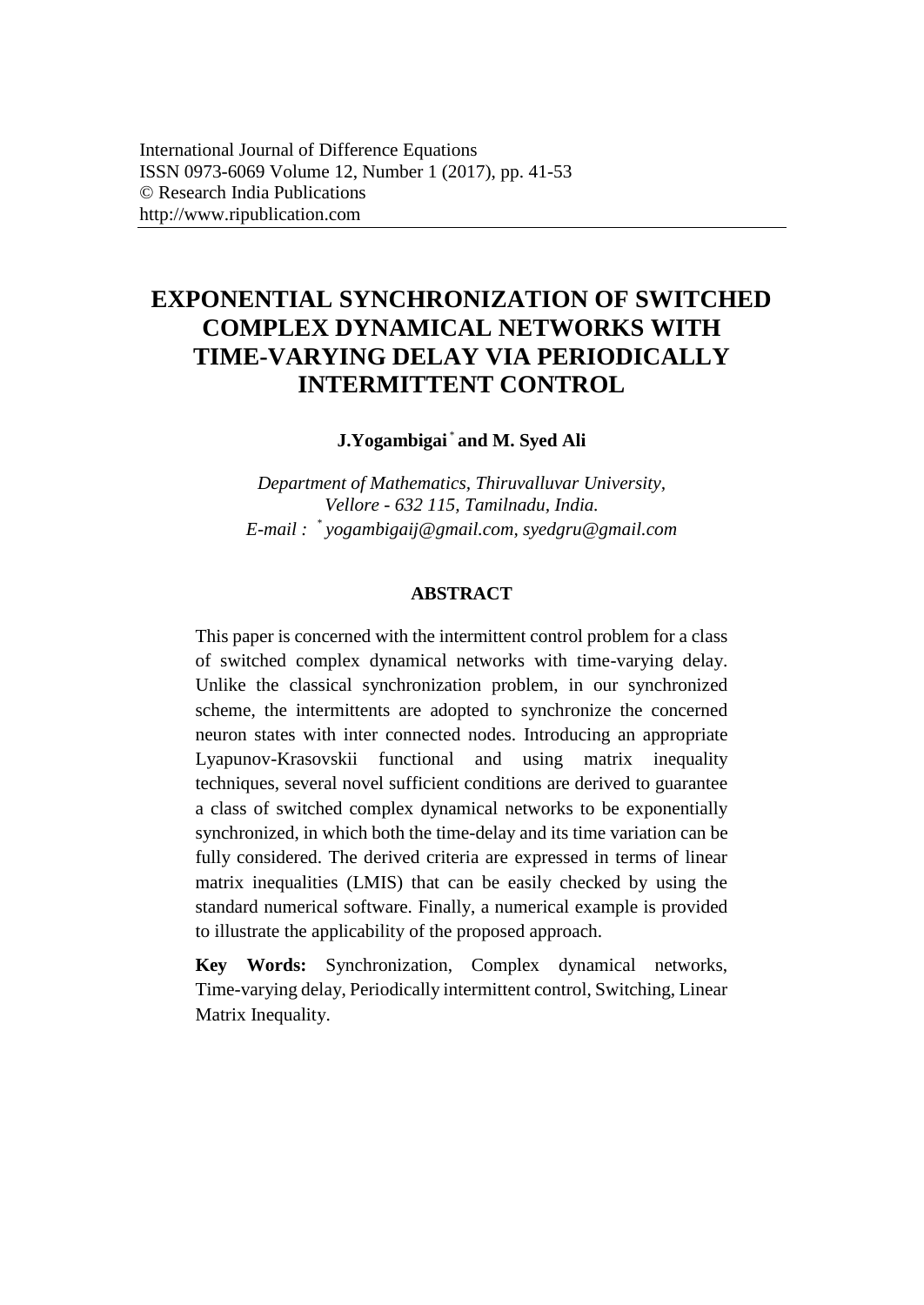## **1 Introduction**

A complex dynamical network (CDNs) is a set of coupled nodes interconnected by edges, in which each node is a dynamical system [1]. CDNs exist everywhere in our daily lives, including World Wide Web, power grids, food webs, ecosystems, Internet, and so on [2]. Since time delays may cause oscillation, divergence or instability, stability analysis for time delayed systems has become a topic of great theoretic and practical importance in recent years [3]. The methods for synchronization of the chaotic systems have been widely studied in recent years, and many different methods have been applied theoretically and experimentally to synchronize chaotic systems; see for instance [4].

In the past few years, the research on the synchronization of CDNs has arrested much attention [5]. Among them, exponential synchronization problem has attracted more attention [6] because of more performance information of system being given. It is hoped that the controller designed make the convergence of the synchronous error signal fast. In the case where the network cannot synchronize by itself, many control techniques including continuous feedback and discontinuous feedback have been developed to drive the network to synchronize [7]. Recently, discontinuous feedback control, such as impulsive control , switch control, and intermittent control, has received wide attention.

Moreover, compared with continuous control approaches, intermittent control is more effective because the system output is measured intermittently rather than continuously [8]. Very recently, the synchronization criterion for switched complex dynamical networks under arbitrary switching has been presented in [9]. In this paper, some periodical intermittent controllers are added to partial nodes to drive the network to synchronize, and exponential synchronization criteria are derived based on rigorous mathematical analysis.

Motivated by the aforementioned discussions, in this paper, exponential synchronization of CDNs with time-varying delays, using periodically intermittent control is studied. By constructing an appropriate Lyapunov–functional and using the refined Jensen's based inequality, a sufficient condition depending on the intermittent period is obtained under which the resulting error dynamical system is exponentially stable. Finally, the exponential synchronization criteria can be solved by LMIs. An illustrative example is given to show the effectiveness of proposed method.

**Notations:** Throughout the paper,  $R<sup>n</sup>$  denotes the n dimensional Euclidean space, and  $R^{m \times n}$  is the set of all  $m \times n$  real matrices. For symmetric matrices C and D, the notation  $C \ge D$  means that  $C-D$  is positive-semi definite;  $Q<sup>T</sup>$  transpose of the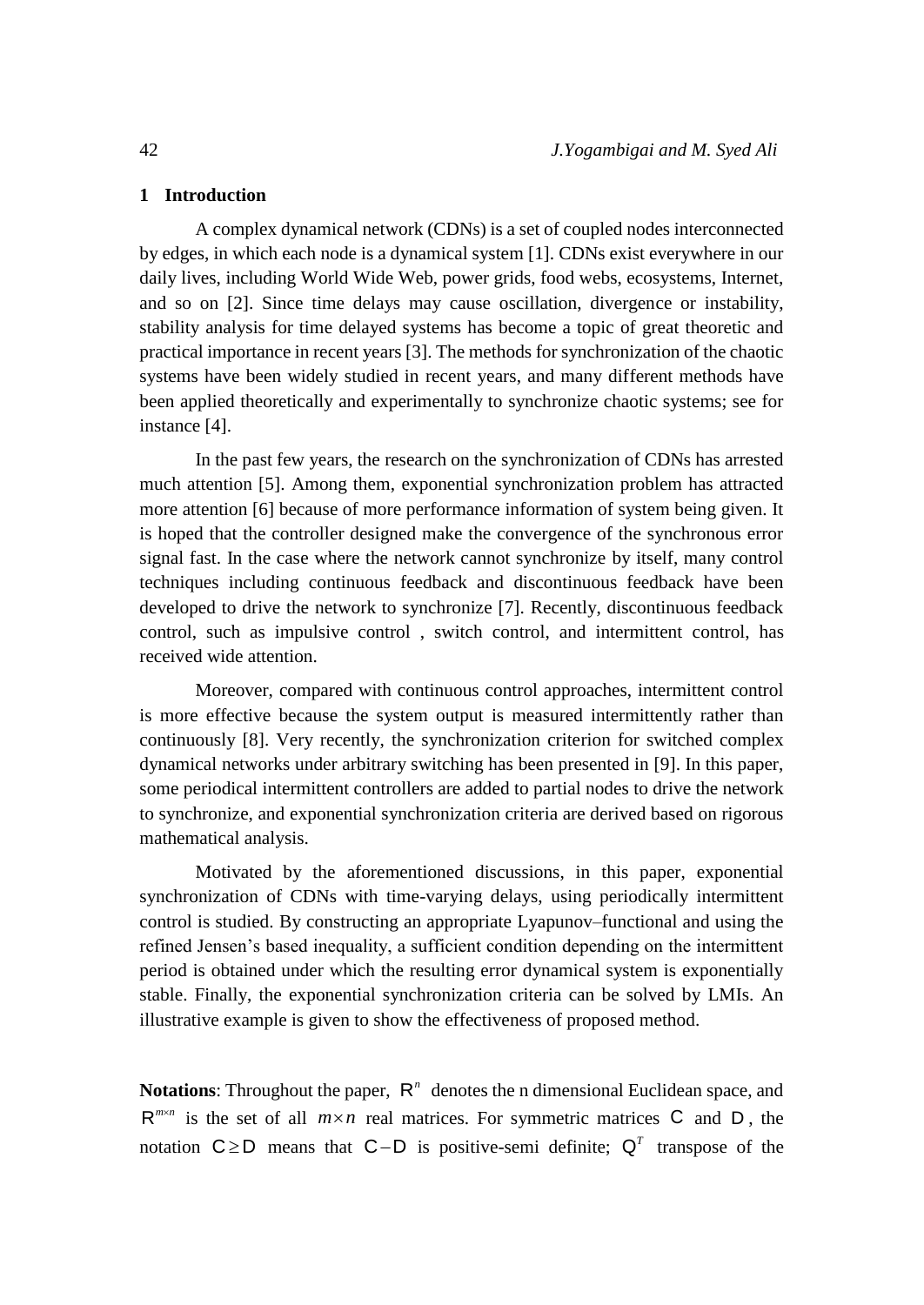matrix  $Q$ ; *I* is the identity matrix with appropriate dimension;  $*$  \* represents the symmetric matrix.

#### **2 Problem statement and Preliminaries**

In this section, we formulate an error system for the drive-response synchronization of delayed complex dynamical networks. Consider a class of delayed complex dynamical network models consisting of  $N$  identical nodes, which can be described by the following differential equation:

$$
\dot{u}_z(t) = -\mathbf{C}_{\eta_k} u_z(t) + \mathbf{D}_{\eta_k} f(u_z(t)) + \mathbf{D}_{\sigma_{\eta_k}} f(u_z(t - \sigma(t))) + \sum_{j=1}^N \mathbf{w}_{zj}^{\eta_k} \Gamma_{\eta_k} u_j(t) + J_z, \quad z = 1, 2, ..., N,
$$
\n(1)

where  $u_z(t) \in \mathbb{R}^n$  represents the state of the  $z^{th}$  node of the system (1),  $f : \mathbb{R}^n \to \mathbb{R}^n$ are continuously nonlinear vector functions,  $\Gamma \in R^{n \times n}$  represents the diagonal inner-coupling matrix,  $\mathbf{W}^{\eta_k} = [\mathbf{w}_{zj}^{\eta_k}]_{N \times N}$  is the coupling configuration matrix of the networks representing the coupling strength and the topological structure of the system. The row sum of  $\mathbf{W}^{\eta_k}$  are zero.  $\Gamma_{\eta_k} = diag\{b_{a1\eta_k}, b_{a2\eta_k},...,b_{a n \eta_k}\}\$  are matrices describing the inner-coupling between the subsystems at time t.  $\eta_k$ : [0, $\infty$ )  $\rightarrow$  M = 1,2,...,*m* is the switching signal, which is a piecewise constant function continuous from the right.  $J_z(r,t)$  is the input from outside of the networks. The initial conditions are given by  $u_z(t) = \psi_{uz}(s) \in C([-\sigma,0],R)$ , where  $C([-\sigma,0],R)$ denotes the set of all continuous functions from  $[-\sigma,0]$  to R. Further we assume that  $\sigma(t)$  > 0 differentiable and bounded and satisfy

$$
0\leq \sigma(t)\leq \sigma, \quad \dot{\sigma}(t)\leq \sigma_d,
$$

where  $\sigma$  and  $\sigma_d$  are known constants. The corresponding response system is established as follows:

$$
\dot{v}_z(t) = -\mathbf{C}_{\eta_k} v_z(t) + \mathbf{D}_{\eta_k} f(v_z(t)) + \mathbf{D}_{\sigma \eta_k} f(v_z(t - \sigma(t))) + \sum_{j=1}^N \mathbf{w}_{zj}^{\eta_k} \Gamma_{\eta_k} v_j(t) + J_z + w_z(t),
$$
\n
$$
z = 1, 2, ..., N,
$$
\n(2)

where  $v_1(t) \in \mathbb{R}^n$  $v_z(t) \in \mathbb{R}^n$  represents the state of the  $z^{th}$  node of the response system.  $w_z(t)$ is the control signals and the initial conditions are given by  $v_z(t) = \varphi_{v_z}(s) \in C([-\sigma,0],\mathbb{R})$ . For simplicity, the drive system is supposed to be without disturbances and disturbance dynamics are exhibited in the response system.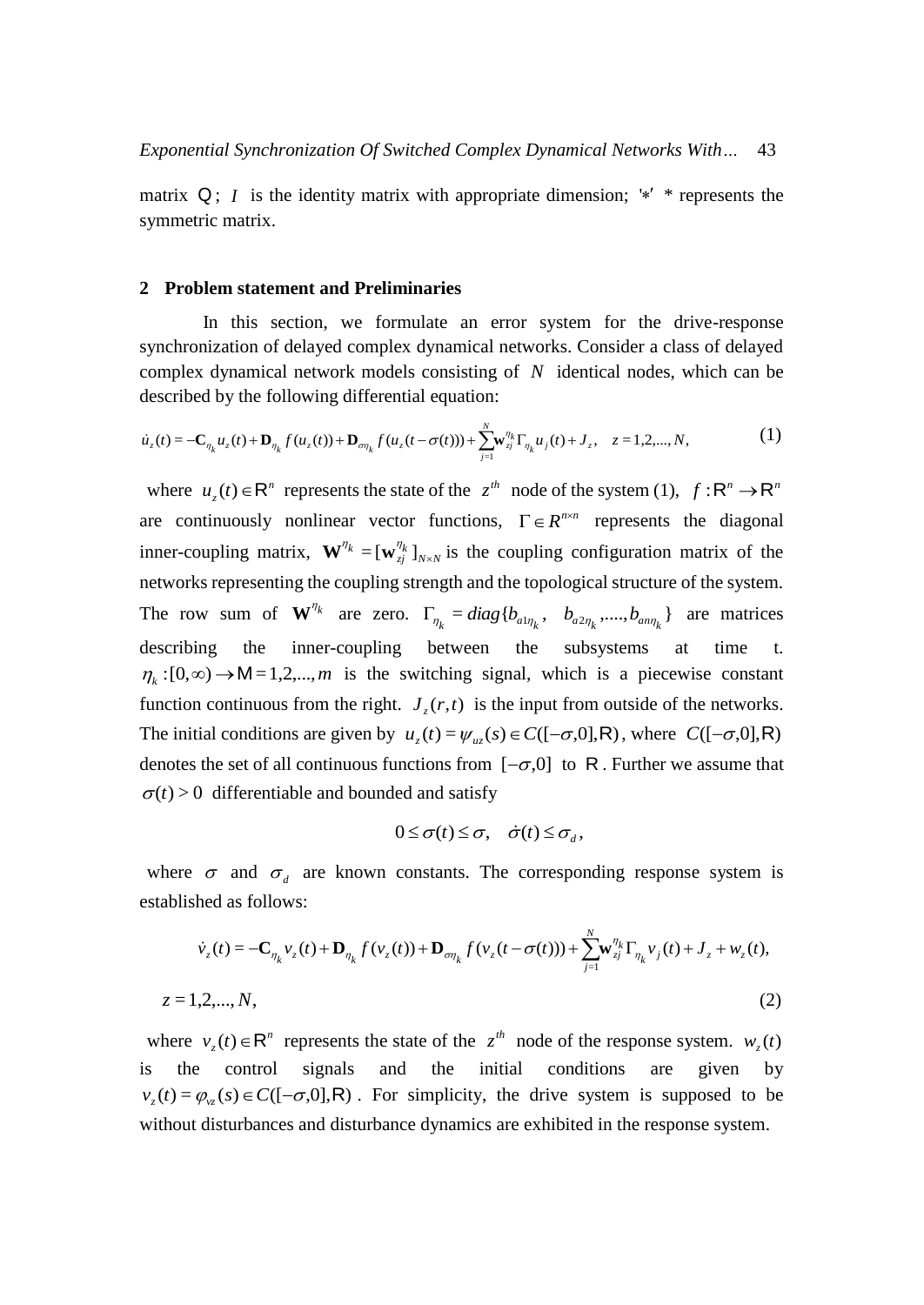In order to give a better explanation, subtract the drive system (1) from the response system (2) and define the synchronization errors as  $\mu_z(t) = u_z(t) - v_z(t)$ . The error dynamical system is expressed as

$$
\dot{\mu}_z(t) = -\mathbf{C}_{\eta_k} \mu_z(t) + \mathbf{D}_{\eta_k} g(\mu_z(t)) + \mathbf{D}_{\sigma \eta_k} g(\mu_z(t - \sigma(t))) + \sum_{j=1}^N \mathbf{w}_{z_j}^{\eta_k} \Gamma_{\eta_k} \mu_j(t) - w_z(t),
$$
\n
$$
\mu_z(t) = \psi_z(s), s \in [-\sigma, 0], \quad z = 1, 2, ..., N,
$$
\n(3)

where

 $\psi_{z}(s) = \phi_{z}(s) - \phi_{z}(s),$  $g(\mu_z(t)) = f(u_z(t)) - f(v_z(t), g(\mu_z(t - \sigma(t))) = f(u_z(t - \sigma(t))) - f(v_z(t - \sigma(t)))$ 

**Assumption (H)**: The activation function  $g_i(\cdot)$  is bounded and there exist constants  $l_i^-, l_i^+$  $l_i^+$  such that  $l_i^ < l_i^+$  $l_i^- < l_i^+$  and

$$
l_i^- \le \frac{g(\eta)}{\eta} \le l_i^+, \ g(0) = 0, \ \text{for all} \ \eta \ne 0,
$$
 (4)

For the sake of simplicity, we denote

$$
L_1^- = diag\{l_1^- l_1^+, l_2^- l_2^+, ..., l_n^- l_n^+\}, L_1^+ = diag\{\frac{l_1^- + l_1^+}{2}, \frac{l_2^- + l_2^+}{2}, ..., \frac{l_n^- + l_n^+}{2}\},
$$

Now, we consider an intermittent state feedback controller as follows:

$$
w_z(t) = \begin{cases} w_z(t) = \mathbf{K}_{\eta_k}(u_z(t) - v_z(t)) = \mathbf{K}_{\eta_k}\mu_z(t), & t_k \le t < t_k + d_k, \\ 0, & t_k + d_k \le t < t_k + 1, \end{cases}
$$
(5)

where  $k \in N$ ,  $\mathbf{K}_{\eta_k}$  is the control gain matrix,  $t_{k+1} - t_k$  is control period,  $d_k$  is the control width. The control instant is defined by  $0 = t_1 < t_2 < ... t_k ...$ ,  $\lim_{k \to \infty} t_k = \infty$ ,  $t_k$  is the updating instant time of the Zero-Order-Hold (ZOH).

Under control law (5), system (3) can be written as

$$
\begin{cases}\n\dot{\mu}_z(t) &= -(\mathbf{C}_{\eta_k} + \mathbf{K}_{\eta_k})\mu_z(t) + \mathbf{D}_{\eta_k}g(\mu_z(t)) + \mathbf{D}_{\sigma\eta_k}g(\mu_z(t-\sigma(t))) \\
&+ \sum_{j=1}^N \mathbf{w}_{zj}^{\eta_k} \Gamma_{\eta_k}\mu_j(t), \quad t_k \le t < t_k + d_k, \\
\dot{\mu}_z(t) &= -\mathbf{C}_{\eta_k}\mu_z(t) + \mathbf{D}_{\eta_k}g(\mu_z(t)) + \mathbf{D}_{\sigma\eta_k}g(\mu_z(t-\sigma(t))) \\
&+ \sum_{j=1}^N \mathbf{w}_{zj}^{\eta_k} \Gamma_{\eta_k}\mu_j(t), \quad t_k + d_k \le t < t_k + 1,\n\end{cases}\n\tag{6}
$$

Before giving our main result, we present the following definition and lemmas which will be used in the proof of the main theorem.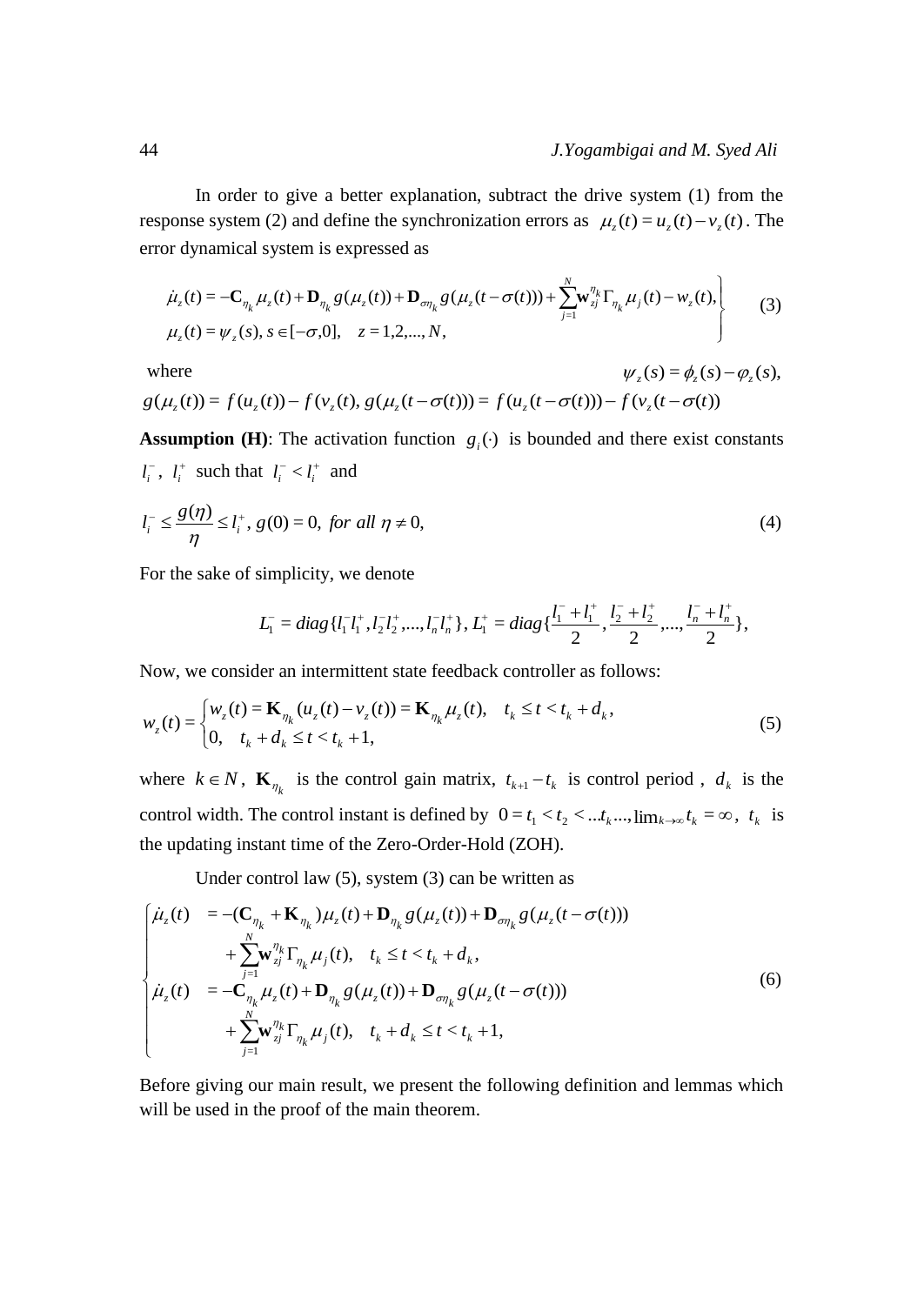**Definition 2.1** *[10] Drive-response systems (1) and (2) are said to be exponentially synchronized under switching signal*  $\eta_k$  *if the error system (6) is exponentially stable, i.e., there exist scalars*  $\alpha > 0$  *and*  $\delta \ge 1$  *such that* 

$$
\mathsf{P}\mu_z(t,\psi)\mathsf{P}\leq \delta\psi e^{-\alpha t}, \psi = \sup_{-\sigma\leq\theta\leq 0} \mathsf{P}\mu_z(\theta)\mathsf{P}, \quad 0.2cm \forall \ t \geq 0,\tag{7}
$$

where the constant  $\alpha$ , is defined as the exponential synchronization rate.

**lemma 2.2** (Jensen's inequality [11]) For any constant matrix  $N > 0$  and scalars  $\beta > \alpha > 0$  such that the following integrations are well defined, then

$$
-(\gamma - \beta) \int_{\beta}^{\gamma} \mu^{T}(s) N \mu(s) ds \leq - \int_{\beta}^{\gamma} \mu^{T}(s) ds N \int_{\beta}^{\alpha} \mu(s) ds,
$$

**lemma 2.3** (Refined Jensen-based inequality [12]) For a given matrix  $R \in S_n^+$  and a *function*  $\varphi$ : [a,b]  $\rightarrow$  R<sup>n</sup> whose derivative  $\dot{\varphi} \in C([a,b],R^n)$ , the following inequalities

*hold:* 
$$
\int_a^b \dot{\varphi}^T(s) R \dot{\varphi}(s) ds \ge \frac{1}{b-a} \hat{\chi} \overline{R} \hat{\chi}, \qquad \text{where} \qquad \overline{R} = diag\{R, 3R, 5R\},
$$

$$
\hat{\chi} = [\chi_1^T \ \chi_2^T \ \chi_3^T]^T, \ \chi_1 = \varphi(b) - \varphi(a), \ \chi_2 = \varphi(b) + \varphi(a) - \frac{2}{b-a} \int_a^b \varphi(s) ds, \n\chi_3 = \varphi(b) - \varphi(a) + \frac{6}{b-a} \int_a^b \varphi(s) ds - \frac{12}{(b-a)^2} \int_a^b \int_s^b \varphi(u) du ds.
$$

## **3 Main results**

By utilizing the Kronecker product, the error dynamical networks (6) can be written in a compact form as

$$
\begin{cases}\n\dot{\mu}(t) &= -(\mathbf{C}_{\eta_k} + \mathbf{K}_{\eta_k})\mu(t) + \mathbf{D}_{\eta_k} g(\mu(t)) + \mathbf{D}_{\sigma \eta_k} g(\mu(t-\sigma(t))) \\
&+ (\mathbf{W}^{\eta_k} \otimes \Gamma_{\eta_k})\mu(t), \quad t_k \leq t < t_k + d_k, \\
\dot{\mu}(t) &= -\mathbf{C}_{\eta_k}\mu(t) + \mathbf{D}_{\eta_k} g(\mu(t)) + \mathbf{D}_{\sigma \eta_k} g(\mu(t-\sigma(t))) \\
&+ (\mathbf{W}^{\eta_k} \otimes \Gamma_{\eta_k})\mu(t), \quad t_k + d_k \leq t < t_k + 1,\n\end{cases}\n\tag{8}
$$

where  $\mu(t) = [\mu_{1z}^T(t) \mu_{2z}^T(t) \dots \mu_{Nz}^T(t)]^T$ ,  $\mathbf{K}_{\eta_k} = diag\{\mathbf{K}_{1\eta_k} \mathbf{K}_{2\eta_k} \dots \mathbf{K}_{N\eta_k}\},$  $T$   $\ell \rightarrow 1$ <sup>T</sup> *Nz T z*  $\mu(t) = [\mu_{1z}^T(t) \mu_{2z}^T(t) \dots \mu_{Nz}^T(t)]^T$ ,  $\mathbf{K}_{\eta_L} = diag\{\mathbf{K}_{1\eta_L} \mathbf{K}_{2\eta_L} \dots \mathbf{K}_{N\eta_L}\}$  $(\mu_z(t)) = [g^T(\mu_{1z}(t)) g^T(\mu_{2z}(t)) ..... g^T(\mu_{Nz}(t))]^T$ , *T Nz T z T z*  $g(\mu_z(t)) = [g^T(\mu_{1z}(t)) g^T(\mu_{2z}(t)) ..... g^T(\mu_{Nz}(t))]$ 

 $(\mu_z(t-\sigma(t))) = [g^T(\mu_{1z}(t-\sigma(t))) g^T(\mu_{2z}(t-\sigma(t))) ..... g^T(\mu_{Nz}(t-\sigma(t)))]^T.$ *T Nz T z T z*  $g(\mu_z(t-\sigma(t))) = [g^T(\mu_{1z}(t-\sigma(t))) g^T(\mu_{2z}(t-\sigma(t))) ..... g^T(\mu_{Nz}(t-\sigma(t)))$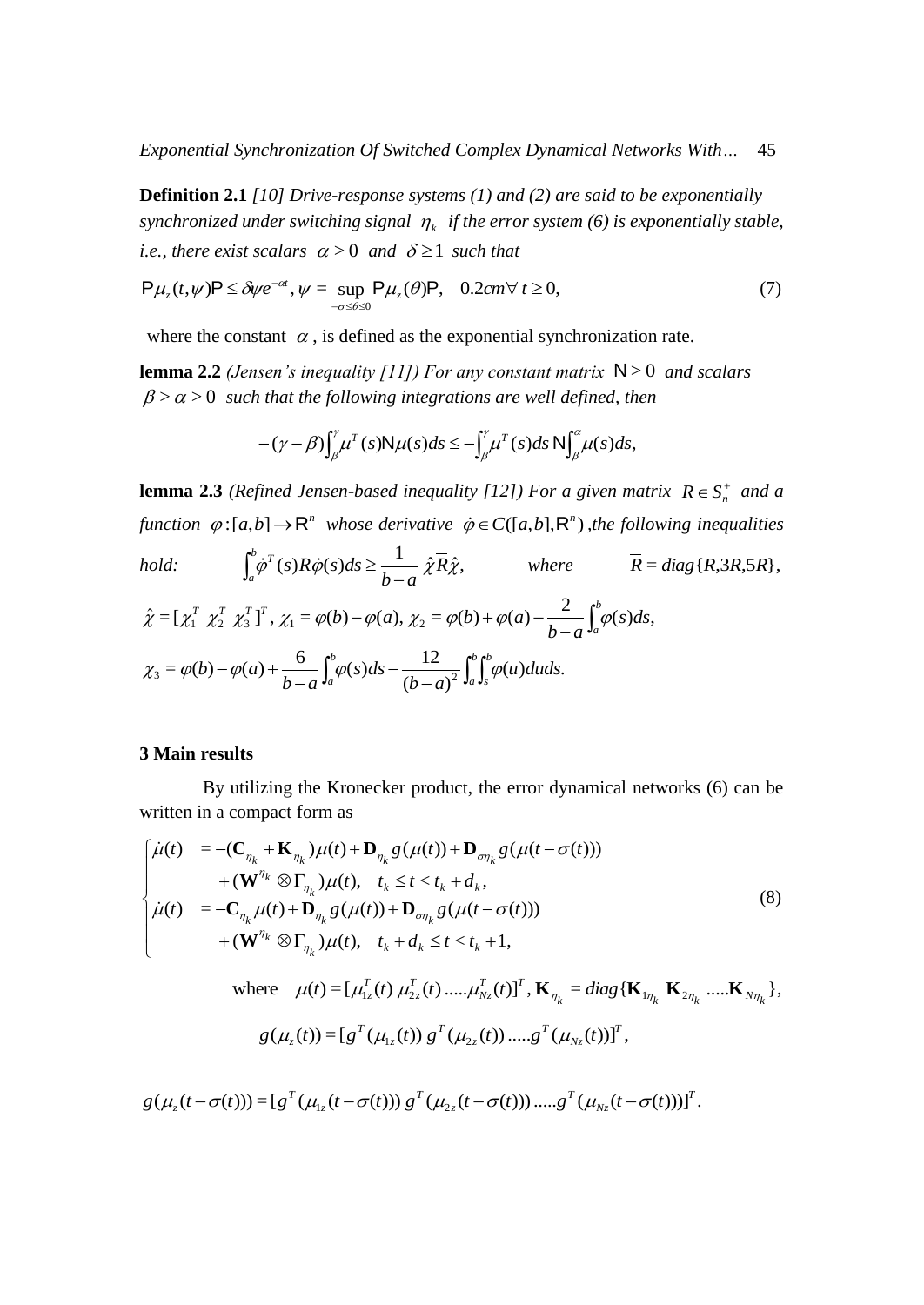**Theorem 3.1** *Consider the drive system (1) and the response system (2) with*   $time$ -varying delays,  $\sigma(t)$ , satisfying (4) and (5). For given constants  $\alpha$ ,  $\beta$ , if there  $\mathbf{P}_{\eta_k} > 0, \mathbf{R}_{\eta_k} > 0, \mathbf{S}_{\eta_k} > 0$ ,  $\mathbf{S}_{\eta_k}, \mathbf{S}_{\eta_k}$   $n \times n$ -matrices.

$$
\Omega_{\eta_k} = \begin{bmatrix}\n\Xi_{11} & \Xi_{12} & \Xi_{13} & 0 & \Xi_{15} & \mathbf{Q}_{\eta_k}\mathbf{D}_{\sigma\eta_k} & \Xi_{17} & \Xi_{18} \\
\ast & \mathbf{S}_{2\eta_k}\mathbf{Q}_{\eta_k} & 0 & 0 & \mathbf{Q}_{\eta_k}\mathbf{D}_{\eta_k} & \mathbf{Q}_{\eta_k}\mathbf{D}_{\sigma\eta_k} & 0 & 0 \\
\ast & \ast & \ddots & \Xi_{33} & 0 & 0 & 0 & \Xi_{37} & \Xi_{38} \\
\ast & \ast & \ast & \Xi_{44} & 0 & \mathbf{S}_{2\eta_k}\Sigma_{2\eta_k} & 0 & 0 & 0 \\
\ast & \ast & \ast & \ast & \ast & \ast & \ast & \Xi_{77} & \Xi_{78} \\
\ast & \ast & \ast & \ast & \ast & \ast & \ast & \Xi_{77} & \Xi_{78} \\
\ast & \ast & \ast & \ast & \ast & \ast & \ast & \Xi_{88}\n\end{bmatrix}\n\tag{9}
$$
\n
$$
\widetilde{\Omega}_{\eta_k} = \begin{bmatrix}\n\Xi_{11} & \Xi_{12} & \Xi_{13} & 0 & \Xi_{15} & \mathbf{Q}_{\eta_k}\mathbf{D}_{\sigma\eta_k} & \Xi_{17} & \Xi_{18} \\
\vdots & \ddots & \ddots & \ddots & \ddots & \vdots \\
\Xi_{12} & \Xi_{12} & \Xi_{13} & 0 & \Xi_{15} & \mathbf{Q}_{\eta_k}\mathbf{D}_{\sigma\eta_k} & \Xi_{17} & \Xi_{18} \\
\vdots & \ddots & \ddots & \ddots & \ddots & \ddots & \vdots \\
\ast & \ast & \ast & \ast & \ddots & \ddots & \Xi_{8} \\
\ast & \ast & \ast & \ddots & \ddots & \ddots & \vdots \\
\ast & \ast & \ast & \ast & \Xi_{44} & 0 & \mathbf{S}_{2\eta_k}\Sigma_{2\eta_k} & 0 & 0 \\
\ast & \ast & \ast & \ast & \ast & \ast & \Xi_{78} \\
\ast & \ast & \ast & \ast & \ast & \ast & \ast & \Xi_{79}\n\end{bmatrix}\n\tag{10}
$$

where

$$
\Xi_{11} = \alpha \mathbf{P}_{\eta_k} + \mathbf{R}_{\eta_k} - e^{-\alpha \sigma} \mathbf{S} \mathbf{S}_{2\eta_k} \mathbf{Q}_{\eta_k} \mathbf{C}_{\eta_k} - 2 \mathbf{Q}_{\eta_k} \mathbf{K}_{\eta_k} - \mathbf{S}_{1\eta_k} \Sigma_{1\eta_k}, \Xi_{12} = \mathbf{P}_{\eta_k} - \mathbf{C}_{\eta_k}^T \mathbf{Q}_{\eta_k}^T - \mathbf{K}_{\eta_k}^T \mathbf{Q}_{\eta_k}^T, \n\Xi_{13} = e^{-\alpha \sigma} \mathbf{S} \mathbf{S}_{\eta_k}, \Xi_{15} = \mathbf{Q}_{\eta_k} \mathbf{W}_{1\eta_k} + \mathbf{S}_{1\eta_k} \Sigma_{2\eta_k}, \Xi_{17} = -e^{-\alpha \sigma} \frac{24}{\sigma} \mathbf{S}_{\eta_k}, \Xi_{18} = e^{-\alpha \sigma} \frac{60}{\sigma^2} \mathbf{S}_{\eta_k}, \Xi_{33} = -e^{-\alpha \sigma} \mathbf{S} \mathbf{S}_{\eta_k}, \n\Xi_{37} = e^{-\alpha \sigma} \frac{36}{\sigma} \mathbf{S}_{\eta_k}, \Xi_{38} = e^{-\alpha \sigma} \frac{-60}{\sigma^2} \mathbf{S}_{\eta_k}, \Xi_{44} = -\mathbf{R}_{\eta_k} (1 - \sigma_d) e^{-\alpha \sigma} - \mathbf{S}_{\eta_k} \Sigma_{2\eta_k}, \Xi_{77} = -e^{-\alpha \sigma} \frac{192}{\sigma^2} \mathbf{S}_{\eta_k}, \n\Xi_{78} = -e^{-\alpha \sigma} \frac{360}{\sigma^3} \mathbf{S}_{\eta_k}, \Xi_{88} = -e^{-\alpha \sigma} \frac{-720}{\sigma^4} \mathbf{S}_{\eta_k}, \widetilde{\Xi}_{11} = \alpha \mathbf{P}_{\eta_k} + \mathbf{R}_{\eta_k} - 9 \mathbf{S}_{\eta_k} - 2 \mathbf{Q}_{\eta_k} \mathbf{C}_{\eta_k} - \mathbf{S}_{1\eta_k} \Sigma_{1\eta_k}, \n\widetilde{\Xi}_{12} = \mathbf{P}_{\eta_k} - \mathbf{C}_{\eta_k}^T \mathbf{Q}_{\eta_k}^T, \widetilde{\Xi}_{13} = e^{-
$$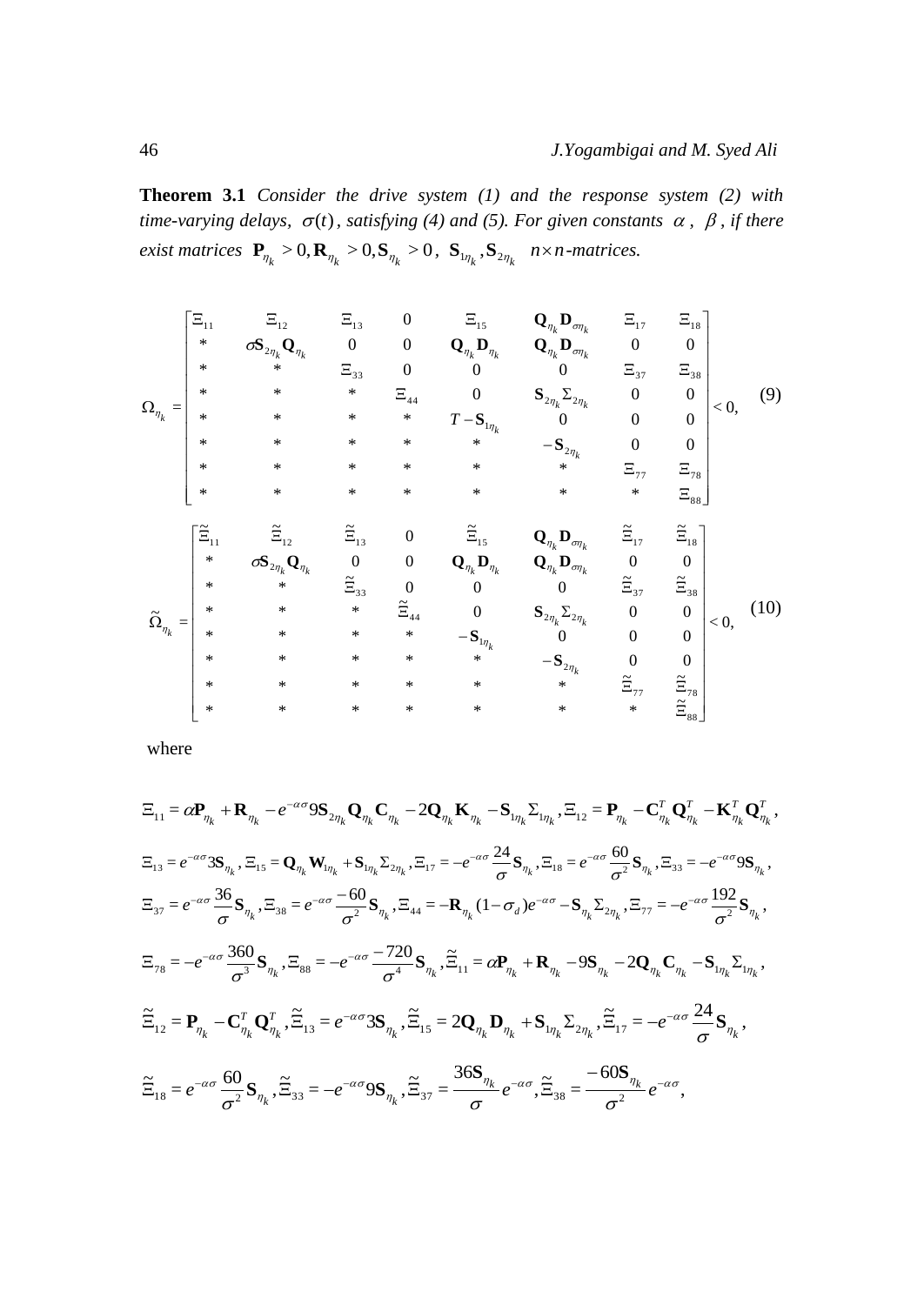$\widetilde{\Xi}_{44} = -\mathbf{R}_{n_{\alpha}}(1-\sigma_{d})e^{-\alpha\sigma} - \mathbf{S}_{2n_{\alpha}}\Sigma_{2n_{\alpha}}, \widetilde{\Xi}_{77} = -e^{-\alpha\sigma}\frac{192}{2}\mathbf{S}_{n_{\alpha}}, \widetilde{\Xi}_{78} = -e^{-\alpha\sigma}\frac{360}{3}\mathbf{S}_{n_{\alpha}}, \widetilde{\Xi}_{88} = -e^{-\alpha\sigma}\frac{-720}{4}\mathbf{S}_{n_{\alpha}},$  $\tilde{\Xi}_{44} = -\mathbf{R}_{\eta_k} (1 - \sigma_d) e^{-\alpha \sigma} - \mathbf{S}_{2\eta_k} \Sigma_{2\eta_k}, \tilde{\Xi}_{77} = -e^{-\alpha \sigma} \frac{192}{\sigma^2} \mathbf{S}_{\eta_k}, \tilde{\Xi}_{78} = -e^{-\alpha \sigma} \frac{360}{\sigma^3} \mathbf{S}_{\eta_k}, \tilde{\Xi}_{88} = -e^{-\alpha \sigma} \frac{-720}{\sigma^4} \mathbf{S}_{\eta_k}$ then the intermittent state-feedback controller (5) can make the response system (2) synchronize with the drive system (1) and the exponential synchronization rate is  $\alpha$ .

Moreover, desired controller gain matrix is given as  $\mathbf{K}_{\eta_k} = \mathbf{Q}_{\eta_k}^{-1} \mathbf{X}_{\eta_k}$ .

**Proof:** Choose a Lyapunov–Krasovskii functional as follows

$$
V(t) = \sum_{i=1}^{3} V_i(t),
$$
  
\nwhere  $V_1(t) = \mu^T(t) \mathbf{P}_{\eta_k} \mu(t),$   
\n
$$
V_2(t) = \int_{t-\sigma(t)}^t e^{\alpha(s-t)} \mu^T(s) \mathbf{R}_{\eta_k} \mu(s) ds,
$$
  
\n
$$
V_3(t) = \int_{-\sigma}^0 \int_{t+\theta}^t e^{\alpha(s-t)} \mu^T(s) \mathbf{S}_{\eta_k} \mu(s) ds d\theta.
$$
  
\nThe time derivative of  $V(t)$  along the trajectories of (8) satisfy

$$
\dot{V}_1(t) = -\alpha V_1(t) + \alpha \mu^T(t) \mathbf{P}_{\eta_k} \mu(t) + 2\mu^T(t) \mathbf{P}_{\eta_k} \mu(t),
$$
\n(12)

$$
\dot{V}_2(t) \le -\alpha V_2(t) + [\mu^T(t)\mathbf{R}_{\eta_k}\mu(t) - (1-\mu)e^{-\alpha\sigma}\mu^T(t-\sigma(t))\mathbf{R}_{\eta_k}\mu(t-\sigma(t))],
$$
\n(13)

$$
\dot{V}_3(t) = -\alpha V_3(t) + \sigma \dot{\mu}^T(t) \mathbf{S}_{\eta_k} \dot{\mu}(t) - e^{-\alpha \sigma} \int_{t-\sigma}^t \dot{\mu}^T(s) \mathbf{S}_{\eta_k} \dot{\mu}(s) ds.
$$
 (14)

Using Lemma 2.3, we obtain

$$
-\int_{t-\sigma}^{t} \mu^T(s) \mathbf{S}_{\eta_k} \mu(s) ds \leq \begin{bmatrix} \mu(t) \\ \mu(t-\sigma(t)) \\ \frac{1}{\sigma} \int_{t-\sigma}^{t} \mu(s) ds \\ \frac{2}{\sigma^2} \int_{t-\sigma}^{t} \int_{\theta}^{t} \mu(s) ds \end{bmatrix} \begin{bmatrix} -9\mathbf{S}_{\eta_k} & 3\mathbf{S}_{\eta_k} & -28\mathbf{S}_{\eta_k} & 30\mathbf{S}_{\eta_k} \\ 3\mathbf{S}_{\eta_k} & -9\mathbf{S}_{\eta_k} & 36\mathbf{S}_{\eta_k} & -30\mathbf{S}_{\eta_k} \\ -24\mathbf{S}_{\eta_k} & 36\mathbf{S}_{\eta_k} & -192\mathbf{S}_{\eta_k} & 180\mathbf{S}_{\eta_k} \end{bmatrix}
$$

$$
\times \begin{bmatrix} \mu(t) \\ \mu(t-\sigma(t)) \\ \frac{1}{\sigma^2} \int_{t-\sigma}^{t} \mu(s) ds \\ \frac{2}{\sigma^2} \int_{t-\sigma}^{t} \int_{\theta}^{t} \mu(s) ds d\theta \end{bmatrix} (15)
$$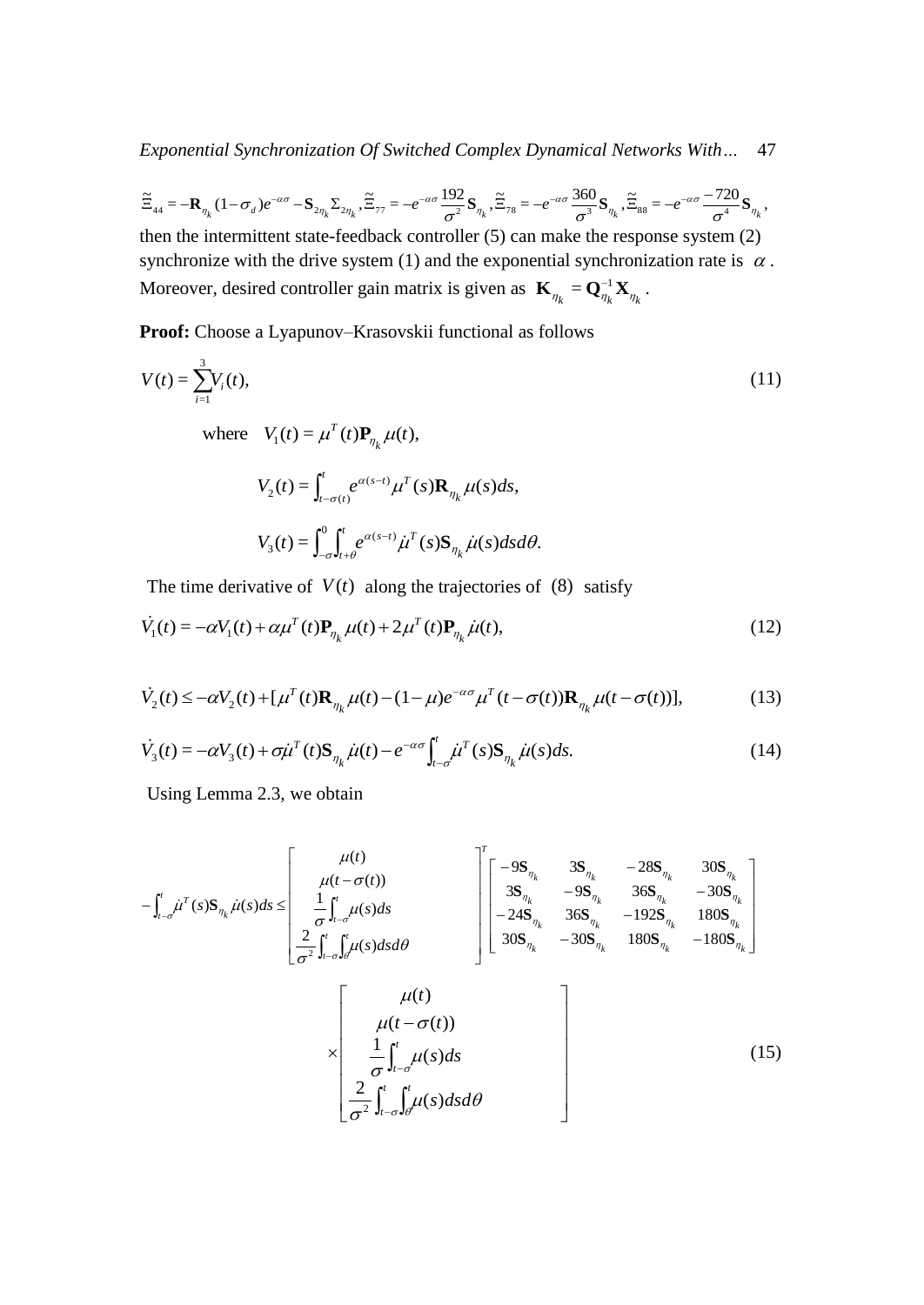(19)

From Assumption (H), we can get

$$
0 \leq \begin{bmatrix} \mu(t) \\ g(\mu(t)) \end{bmatrix}^T \begin{bmatrix} -\mathbf{S}_{1\eta_k} \Sigma_{1\eta_k} & \mathbf{S}_{1\eta_k} \Sigma_{2\eta_k} \\ * & -\mathbf{S}_{1\eta_k} \end{bmatrix} \begin{bmatrix} \mu(t) \\ g(\mu(t)) \end{bmatrix}, \qquad (16)
$$

$$
0 \leq \begin{bmatrix} \mu(t-\tau(t)) \\ g(\mu(t-\tau(t))) \end{bmatrix}^T \begin{bmatrix} -\mathbf{S}_{2\eta_k} \Sigma_{1\eta_k} & \mathbf{S}_{2\eta_k} \Sigma_{2\eta_k} \\ * & -\mathbf{S}_{2\eta_k} \end{bmatrix} \begin{bmatrix} \mu(t-\tau(t)) \\ g(\mu(t-\tau(t))) \end{bmatrix} . \tag{17}
$$

When  $t_k \le t < t_k + d_k$  from the first of model (8), we have

$$
0 = 2(\mu^T(t) + \dot{\mu}^T(t))\mathbf{Q}_{\eta_k}(-\dot{\mu}(t) - (\mathbf{C}_{\eta_k} + \mathbf{K}_{\eta_k})\mu(t) + \mathbf{D}_{\eta_k}g(\mu(t))
$$
  
( $t - \sigma(t)$ )) + ( $\mathbf{W}^{\eta_k} \otimes \Gamma_{\eta_k}$ ) $\mu(t)$ ). (18)

 $g(\mu(t-\sigma(t))) + (\mathbf{W}^{\eta_k} \otimes \Gamma_{\eta_k})\mu(t)).$ *k*  $+\mathbf{D}_{\sigma\eta_k}g(\mu(t-\sigma(t)))+(\mathbf{W}^{\eta_k}\otimes\Gamma_{\eta_k})\mu$ 

Therefore, we obtain from (11)-(18) that

$$
dV(t) \leq \mu^T(t) (-2\mathbf{Q}_{\eta_k} \mathbf{K}_{\eta_k}) \mu(t) + \mu^T(t) (-2\mathbf{K}_{\eta_k}^T \mathbf{Q}_{\eta_k}^T) \dot{\mu}(t)
$$
  
= 
$$
-\alpha V(t) + \xi^T(t) \Omega_{\eta_k} \xi(t)
$$

 $\leq -\alpha V(t),$ 

where

$$
\xi(t) = \left[ (\mu^T(t) \mu^T(t) \mu^T(t - \tau) g^T(\mu(t)) g^T(\mu(t - \tau(t)) \int_{t-\tau}^t \mu(s) ds \int_{t-\tau}^t \int_{\theta}^t \mu^T(s) ds) \right]^T,
$$
  
\n
$$
\Pi_{\eta_k}(t) = -\alpha V(t) + \mu^T(t) (\alpha \mathbf{P}_{\eta_k} + \mathbf{R}_{\eta_k} - e^{-\alpha \sigma} \mathbf{S} \mathbf{S}_{\eta_k} - 2 \mathbf{Q}_{\eta_k} \mathbf{C}_{\eta_k} + 2 \mathbf{Q}_{\eta_k} (\mathbf{W}^{\eta_k} \otimes \Gamma_{\eta_k})
$$
  
\n
$$
- \mathbf{S}_{1\eta_k} \Sigma_{1\eta_k} \mu(t) + \mu^T(t) (\mathbf{P}_{\eta_k} - 2 \mathbf{C}_{\eta_k}^T \mathbf{Q}_{\eta_k}^T - 2 \mathbf{K}_{\eta_k}^T \mathbf{Q}_{\eta_k}^T + 2 (\mathbf{W}^{\eta_k} \otimes \Gamma_{\eta_k})^T \mathbf{Q}_{\eta_k}^T) \mu(t)
$$
  
\n
$$
+ \mu^T(t) (e^{-\alpha \sigma} 3 \mathbf{S}_{\eta_k}) \mu(t - \sigma) + \mu^T(t) (2 \mathbf{Q}_{\eta_k} \mathbf{D}_{\eta_k} + \mathbf{S}_{1\eta_k} \Sigma_{1\eta_k}) g(\mu(t)) + \mu^T(t) (2 \mathbf{Q}_{\eta_k} \mathbf{D}_{\eta_k})
$$

$$
+\mu^T(t)(e^{-\alpha\sigma}3\mathbf{S}_{\eta_k})\mu(t-\sigma)+\mu^T(t)(2\mathbf{Q}_{\eta_k}\mathbf{D}_{\eta_k}+\mathbf{S}_{1\eta_k}\Sigma_{1\eta_k})g(\mu(t))+\mu^T(t)(2\mathbf{Q}_{\eta_k}\mathbf{D}_{\sigma\eta_k})
$$

$$
\times g(\mu(t-\sigma(t)) + \mu^{T}(t)(e^{-\alpha\sigma} \frac{-28\mathbf{S}_{\eta_{k}}}{\sigma})\int_{t-\sigma}^{t} \mu(s)ds + \mu^{T}(t)((e^{-\alpha\sigma} \frac{60\mathbf{S}_{\eta_{k}}}{\sigma^{2}})\int_{t-\sigma}^{t} \mu(s)dsd\theta
$$

$$
+ \mu^{T}(t)(\sigma\mathbf{S}_{\eta_{k}} - \mathbf{Q}_{\eta_{k}})\mu(t) + \mu^{T}(t)(2\mathbf{Q}_{\eta_{k}}\mathbf{D}_{\eta_{k}})g(\mu(t)) + \mu^{T}(t)(2\mathbf{Q}_{\eta_{k}}\mathbf{D}_{\sigma\eta_{k}})g(\mu(t-\sigma(t))
$$

$$
+\mu^T(t-\sigma)(-e^{-\alpha\sigma}9S_{\eta_k})\mu(t-\sigma)+\mu^T(t-\sigma)(-e^{-\alpha\sigma}\frac{36S_{\eta_k}}{\sigma})\int_{t-\sigma}^t\mu(s)ds+\mu^T(t-\sigma)
$$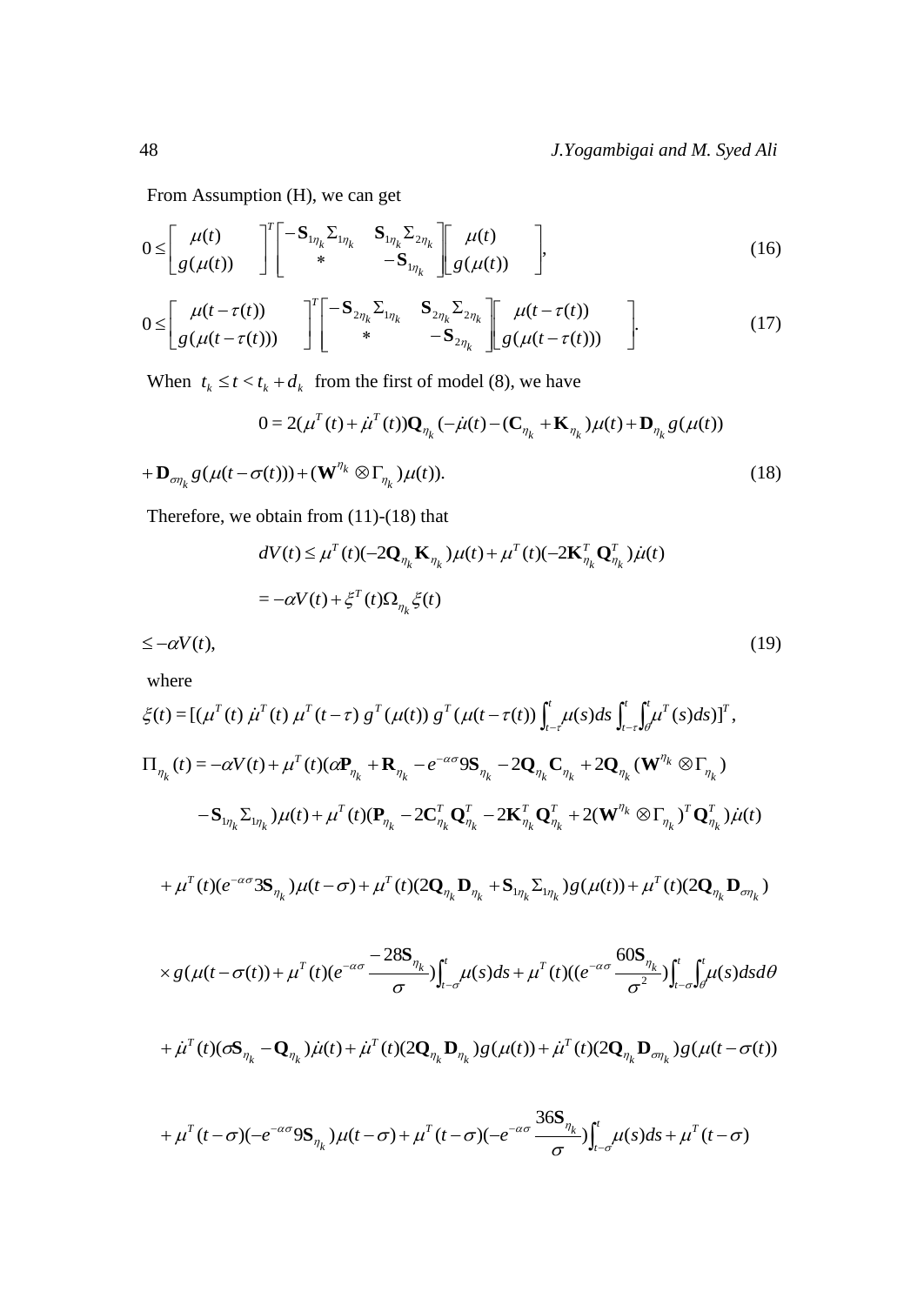$$
\times (-e^{-\alpha \sigma} \frac{60 \mathbf{S}_{\eta_k}}{\sigma^2}) \int_{t-\sigma}^t \int_{\theta}^t \mu(s) ds d\theta + \mu^T (t - \sigma(t)) (-\mathbf{R}_{\eta_k} (1 - \sigma_d) e^{-\alpha \sigma} - \mathbf{S}_{2\eta_k} \Sigma_{2\eta_k})
$$
  
 
$$
\times \mu(t - \sigma(t)) + \mu^T (t - \sigma(t)) (\mathbf{S}_{2\eta_k} \Sigma_{2\eta_k}) g(\mu(t - \sigma(t)) + g^T (e(t)) (-\mathbf{S}_{1\eta_k}) g(\mu(t))
$$

+
$$
g^T(\mu(t-\sigma(t))
$$
 $(-\mathbf{S}_{2\eta_k})g(\mu(t-\sigma(t)) + \int_{t-\sigma}^t \mu^T(s)ds$  $(-e^{-\alpha\sigma}\frac{-192\mathbf{S}_{\eta_k}}{\sigma^2}))\int_{t-\sigma}^t \mu(s)ds$   
+ $\int_{t-\sigma}^t \mu^T(s)ds$  $(-e^{-\alpha\sigma}\frac{360\mathbf{S}_{\eta_k}}{\sigma^3}))\int_{t-\sigma}^t \int_{\theta}^t \mu(s)ds d\theta$   
+ $\int_{t-\sigma}^t \int_{\theta}^t \mu^T(s)ds$  $((-e^{-\alpha\sigma}\frac{-720\mathbf{S}_{\eta_k}}{\sigma^4}))\int_{t-\sigma}^t \int_{\theta}^t \mu(s)ds d\theta$ 

Namely, we have  $V(t) \le V(t_k) e^{-\alpha (t-t_k)}$ ,  $t_k \le t < t_k + d_k$ .  $V(t) \leq V(t_k) e^{-\alpha(t-t_k)}, \quad t_k \leq t < t_k + d_k$ (20)

When  $t_k + d_k \le t < t_k + 1$ , from second equation of model (8) we have  $0 = 2(\mu^T(t) + \dot{\mu}^T(t))\mathbf{Q}_{\eta_k}(-\dot{\mu}(t) - \mathbf{C}_{\eta_k}\mu(t) + \mathbf{D}_{\eta_k}g(\mu(t)) + \mathbf{D}_{\sigma_{\eta_k}}g(\mu(t-\sigma(t))) + (\mathbf{W}^{\eta_k} \otimes \Gamma_{\eta_k})\mu(t)).$ (21)

It follows from (11)-(17), (19) and (21)

$$
dV(t) \leq \Pi_{\eta_k}(t)
$$
  
=  $-\alpha V(t) + \xi^T(t) \tilde{\Omega}_{\eta_k} \xi(t) + (\alpha + \beta) \mu^T(t) \mathbf{P} \mu(t)$ 

(22)

 $\leq \beta V(t)$ .

Namely, we have  $V(t) \le V(t_k + d_k)e^{\beta}(t - t_k - d_k)$ ,  $t_k + d_k \le t < t_k + 1, k \in \mathbb{N}$ (23)

From (18) and (21), it follows that

1. When  $0 = t_1 \le t < d_1$ , we have from (11) that

$$
V(t) \le V(0)e^{-\alpha(t)}\tag{24}
$$

2. When  $d_1 \le t < t_2$  we have from (21) and (22) that

$$
V(t) \le V(d_1) e^{\beta(t-d_1)} \le V(0) e^{-\alpha d_1 + \beta(t-d_1)}
$$
\n(25)

3. When  $t_2 \le t < d_2$  we have from (18) and (23) that

$$
V(t) \le V(t_2) e^{\alpha(t-t_2)}
$$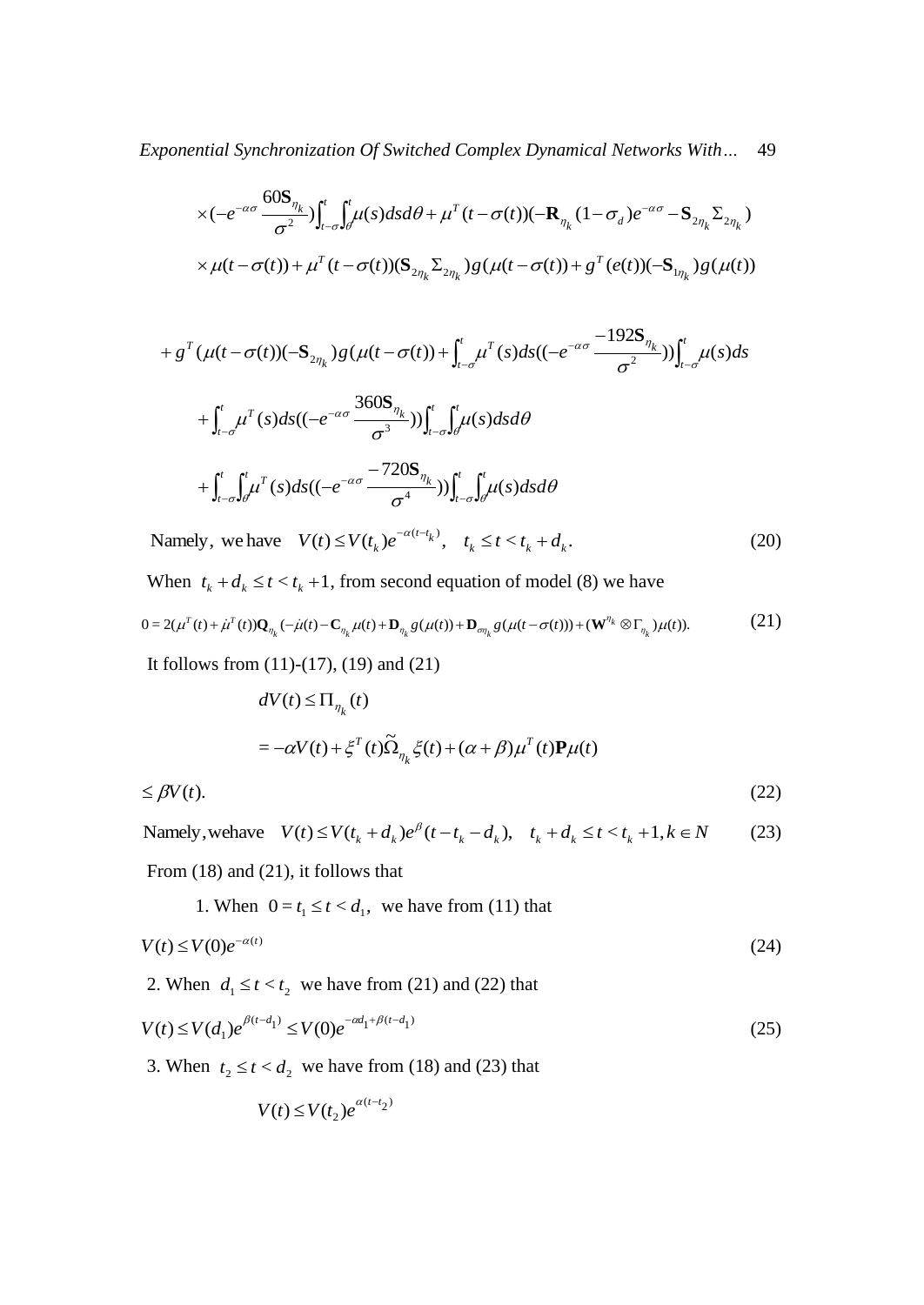$$
\leq V(0)e^{-\alpha d_1 + \beta(t - d_1) - \alpha(t - t_2)}\tag{26}
$$

4. When  $t_2 + d_2 \le t < t_3$  we have from (21) and (24) that

$$
V(t) \le V(t_2 + d_2)e^{\beta(t - t_2 - d_2)}
$$

$$
\leq V(0)e^{-\alpha(d_1+d_2)+\beta(t_2-d_1)+\beta(t-t_2-d_2)}\tag{27}
$$

5. When  $t_3 \le t < t_3 + d_3$  we have from (18) and (25) that

$$
V(t) \le V(t_3)e^{\beta(t-t_3)}
$$
  
\n
$$
\le V(0)e^{-\alpha(d_1+d_2)+\beta(t_3-d_1-d_2)-\alpha(t-t_3)}
$$
\n(28)

6. When  $t_3 + d_3 \le t < t_4$  we have from (21) and (26) that

$$
V(t) \le V(t_3 + d_3)e^{\beta(t - t_3 - d_3)}
$$
  
\n
$$
\le V(0)e^{-\alpha(d_1 + d_2 + d_3) + \beta(t_3 - d_1 - d_2) + \beta(t - t_3 - d_3)}
$$
\n(29)

By induction, we have the following estimate of  $V(t)$ 

7. When  $t_k \le t < t_k + d_k$  we have

$$
V(t) \le V(0)e^{-\alpha(d_1+d_2+...d_k-1)} + \beta(t_k-d_1-d_2-...d_k-1) - \alpha(t-t_k)
$$
  

$$
\le V(0)e^{\beta t_k-(\alpha+\beta)}\sum_{i=1}^{k-1}d_i
$$
 (30)

8. When  $t_k + d_k \le t < t_k + 1$  we have from that

*i*

 $=1$ 

$$
V(t) \le V(0)e^{-\alpha(d_1+d_2+...d_k)+\beta(t_k-d_1-d_2-...d_k-1)+\beta(t-t_k-d_k)}
$$
  
\n
$$
\le V(0)e^{-\alpha d_k+\beta t_k-(\alpha+\beta)\sum_{i=1}^{k-1}d_i+|\beta|(t_k+1-t_k-d_k)}
$$

$$
\leq e^{|\beta|} c V(0) e^{\beta t_k - (\alpha + \beta) \sum_{i=1}^{K-1} d_i} \tag{31}
$$

It follows from(28) and(29) that

$$
V(t) \le e^{|\beta|_c} V(0) e^{\beta t_k} - (\alpha + \beta) \Sigma_{i=1}^{k-1} d_i.
$$
\n(32)

Additionally, it follows from (11) that

$$
V(0) = \mu^{T}(0)\mathbf{P}\mu(0) + \int_{0-\sigma(0)}^{0} e^{\alpha(s-0)}\mu^{T}(s)\mathbf{R}\mu(s)ds + \int_{-\sigma(0+\theta)}^{0} e^{\alpha(s-0)}\mu^{T}(s)\mathbf{S}\mu(s)dsd\theta
$$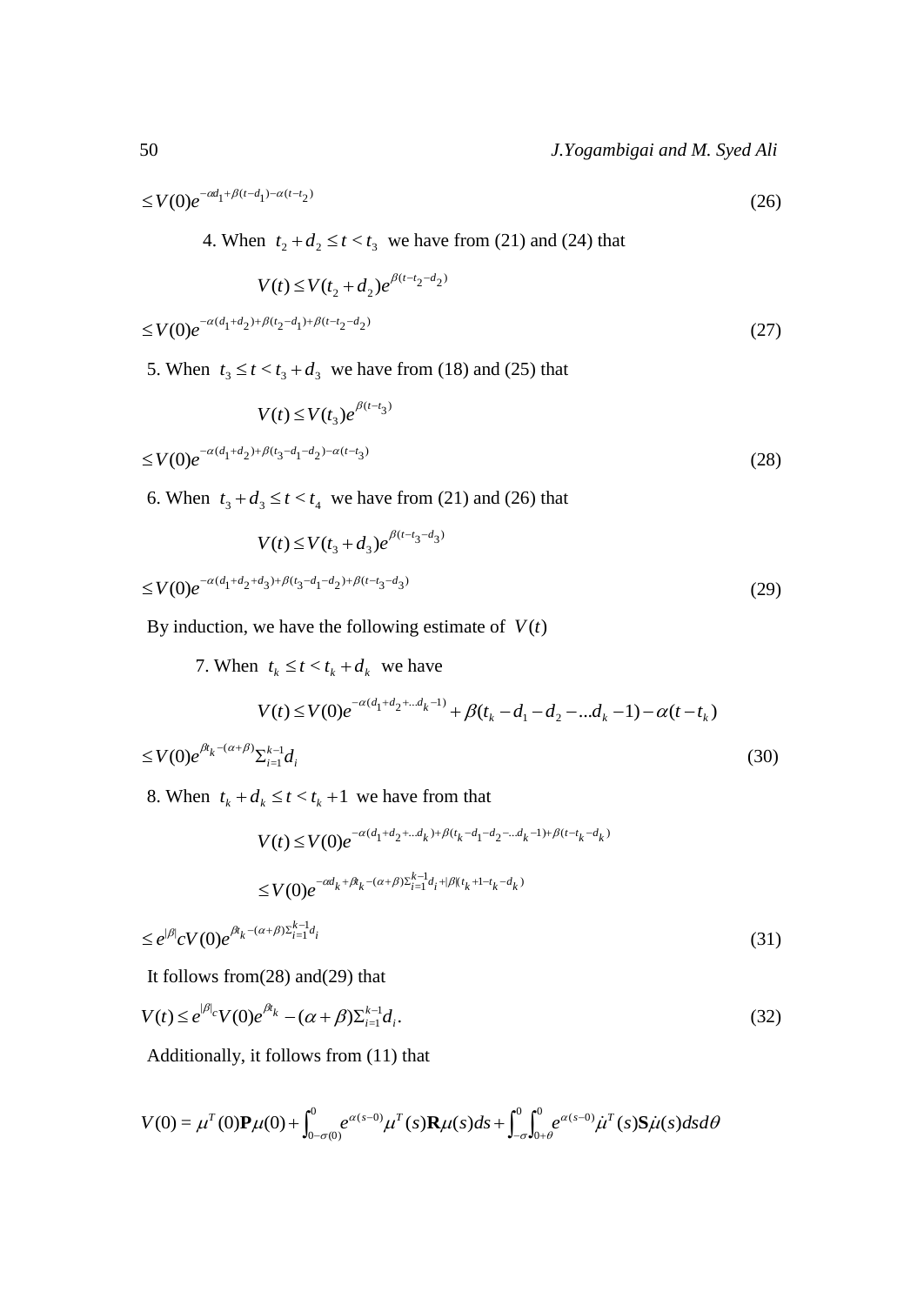*Exponential Synchronization Of Switched Complex Dynamical Networks With…* 51

$$
\leq (\lambda_{\max}(\mathbf{P}) + \sigma e^{-\alpha \sigma} \lambda_{\max}(\mathbf{R}) + \frac{\sigma^2}{2} e^{-\alpha \sigma} \lambda_{\max}(\mathbf{S}) \mathbf{P} \psi(t) \mathbf{P}^2, \tag{33}
$$

and 
$$
V(t) \ge \lambda_{min}(P) \mathsf{P} \mu(t) \mathsf{P}^2
$$
. (34)

Now, from (32)-(34), we get

$$
V(t) \le \delta e^{-\alpha t},\tag{35}
$$

which means  $P\mu(t)P \leq \delta e^{-\alpha t}$ . This proof is complete.

# **4 Numerical Examples**

## **Example 4.1** *Consider a delayed complex dynamical network as follows:*

$$
\dot{\mu}(t) = -\mathbf{C}_{\eta_k} \mu(t) + \mathbf{D}_{\eta_k} g(\mu(t)) + \mathbf{D}_{\sigma \eta_k} g(\mu(t - \sigma(t))) + (\mathbf{W}^{\eta_k} \otimes \Gamma_{\eta_k}) \mu(t) - w(t) \qquad (36)
$$
  

$$
\mathbf{C}_1 = \begin{bmatrix} 1.4 & 0 \\ 0 & 1.5 \end{bmatrix}, \quad \mathbf{D}_1 = \begin{bmatrix} 0.4 & 0.7 \\ 0.1 & 0 \end{bmatrix}, \quad \mathbf{D}_{\sigma 1} = \begin{bmatrix} 0.2 & 0.6 \\ 0.5 & 0.1 \end{bmatrix}, \quad \mathbf{C}_2 = \begin{bmatrix} 1.2 & 0 \\ 0 & 1.3 \end{bmatrix},
$$
  

$$
\mathbf{D}_2 = \begin{bmatrix} 1.2 & 0.1 \\ 0.4 & -1.3 \end{bmatrix}, \quad \mathbf{D}_{\sigma 2} = \begin{bmatrix} 1.18 & 0 \\ 0 & 1.9 \end{bmatrix}, \quad \Gamma_1 = \begin{bmatrix} 0.8 & 0 \\ 0 & 0.8 \end{bmatrix}, \quad \Gamma_2 = \begin{bmatrix} 1 & -0 \\ 0 & 1 \end{bmatrix},
$$
  

$$
\Sigma_{11} = \begin{bmatrix} 0 & 0 \\ 0 & 0 \end{bmatrix}, \quad \Sigma_{21} = \begin{bmatrix} 1 & 0 \\ 0 & 1 \end{bmatrix}, \quad \Sigma_{12} = \begin{bmatrix} 0.5 & 0 \\ 0 & 0.5 \end{bmatrix}, \quad \Sigma_{22} = \begin{bmatrix} 1 & 0 \\ 0 & 1 \end{bmatrix},
$$
  

$$
\mathbf{W}^1 = \mathbf{W}^2 = \begin{bmatrix} -2 & 1 & 1 \\ 1 & -2 & 1 \\ 1 & 1 & -2 \end{bmatrix}.
$$

Let  $\sigma = 0.9$ ,  $\alpha = 0.1$ , and  $\sigma_d = 0.5$  applying Theorem 3.1 the feasible solutions of LMIs (10)-(11) are,

$$
\mathbf{P}_{1} = \begin{bmatrix} 27.0591 & 5.6001 \\ 5.6001 & 25.8565 \end{bmatrix}, \quad \mathbf{P}_{2} = \begin{bmatrix} 20.9461 & 0.5722 \\ 0.5722 & 18.8554 \end{bmatrix}, \quad \mathbf{R}_{1} = \begin{bmatrix} 24.6731 & -5.6337 \\ -5.6337 & 22.0174 \end{bmatrix},
$$

$$
\mathbf{R}_{2} = \begin{bmatrix} 31.5279 & -21.8946 \\ -21.8946 & 36.7379 \end{bmatrix}, \quad \mathbf{S}_{1} = \begin{bmatrix} 30.1205 & -15.6843 \\ -15.6843 & 28.7725 \end{bmatrix}, \quad \mathbf{S}_{2} = \begin{bmatrix} 12.8312 & -5.1212 \\ -5.1212 & 10.0670 \end{bmatrix},
$$

$$
\mathbf{S}_{11} = \begin{bmatrix} 30.6455 & -0.7511 \\ -0.7511 & 31.0991 \end{bmatrix}, \quad \mathbf{S}_{12} = \begin{bmatrix} 32.7119 & -0.1027 \\ -0.1027 & 32.6227 \end{bmatrix}, \quad \mathbf{S}_{21} = \begin{bmatrix} 31.7055 & -3.0134 \\ -3.0134 & 30.9819 \end{bmatrix},
$$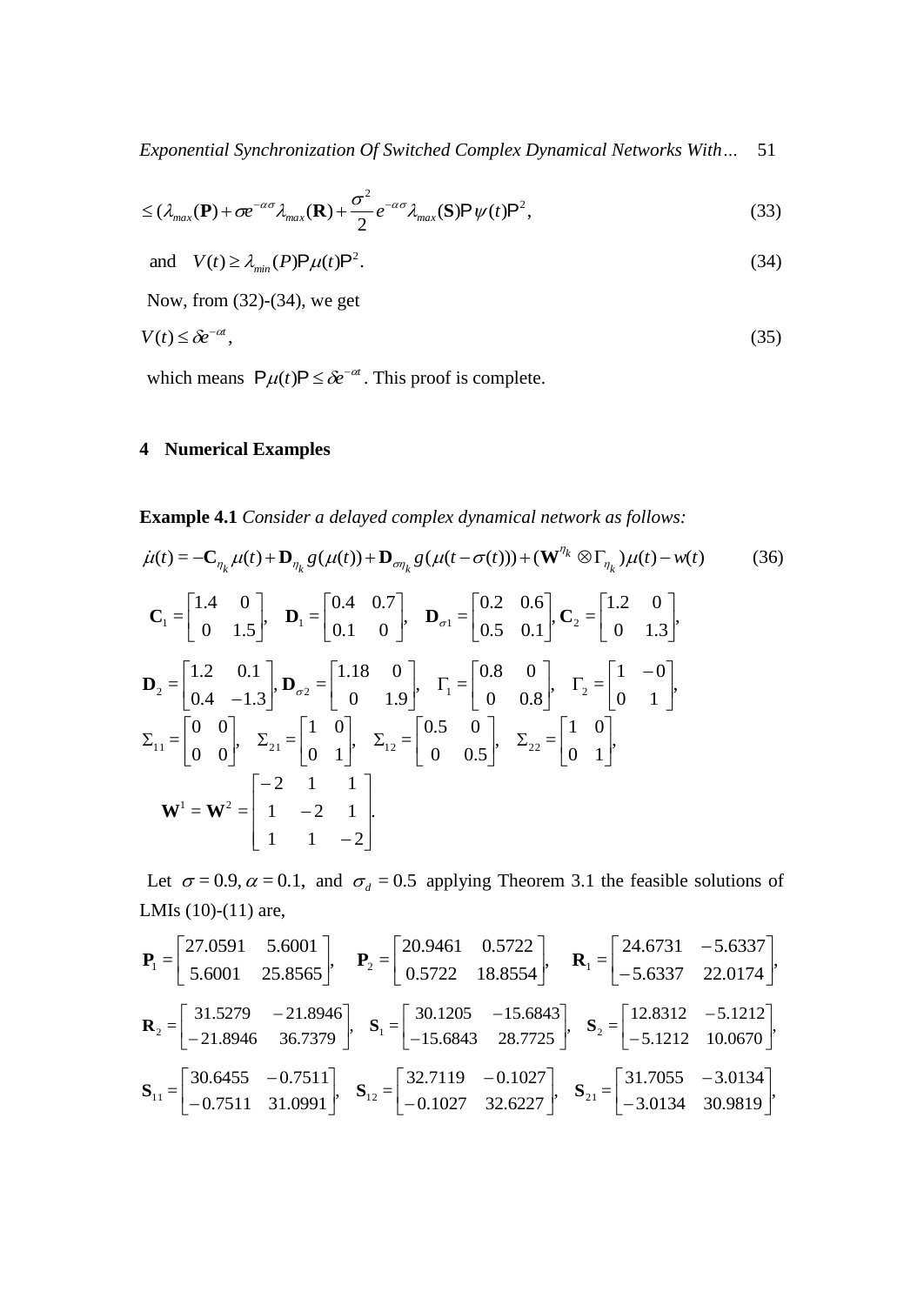52 *J.Yogambigai and M. Syed Ali*

$$
\mathbf{K}_1 = \mathbf{Q}_1^{-1} \mathbf{X}_1 = \begin{bmatrix} -0.5417 & 0.1272 \\ 0.1252 & -0.4029 \end{bmatrix}, \quad \mathbf{K}_2 = \mathbf{Q}_2^{-1} \mathbf{X}_2 = \begin{bmatrix} -0.6556 & 0.0623 \\ 0.0680 & -0.6821 \end{bmatrix}.
$$

Therefore, we know from Theorem 3.1 that the origin of system (1) and (2) is globally exponentially synchronized.

#### **5 conclusion**

In this paper, we have considered the problem of exponential synchronization for a class of complex dynamical networks with time-varying delays via periodically intermittent control. By utilizing a appropriate Lyapunov-Krasovskii functional, we have shown that the exponential synchronization problem of complex dynamical networks is solvable if a set of linear matrix inequalities (LMIs) are feasible. A unified LMI approach has been developed to establish sufficient conditions for the delayed complex dynamical networks to be exponentially synchronized, and a numerical example has been provided to show the usefulness of the proposed synchronization condition.

## **REFERENCES**

- [1] Bullmore, E., Sporns, O., 2009, "Complex brain networks: graph theoretical analysis of structural and functional systems," Nature Reviews Neuroscience **10** pp. 186–198.
- [2] Yi, J. W., Wang, Y. W., Xiao, J. W., Huang, and Y., 2013, "Exponential synchronization of complex dynamical networks with Markovian jumping parameters and stochastic delays and its application to multi-agent systems," Commun. Nonlinear Sci. Numer. Simul., **18** pp. 1175–1192.
- [3] Syed Ali, M., Balasubramaniam, P., 2009, "Stability analysis of uncertain fuzzy Hopfield neural networks with time delays," Commun. Nonlinear Sci. Numer. Simul., **14** pp. 2776-2783.
- [4] Wang, Y., Hao, J.,and Zuo, Z., 2010, "A new method for exponential synchronization of chaotic delayed systems via intermittent control, *Phys. Lett. A*., **374** pp. 2024–-2029.
- [5] Syed Ali, M., Yogambigai, J., 2016, "Synchronization of complex dynamical networks with hybrid coupling delays on time scales by handling multitude Kronecker product terms," Appl. Math. Comput., **291** pp. 244–258.
- [6] Yang, Y., Cao, J., 2010, "Exponential synchronization of the complex dynamical networks with a coupling delay and impulsive effects," Nonlinear Anal. RWA., **11** pp. 1650–1659.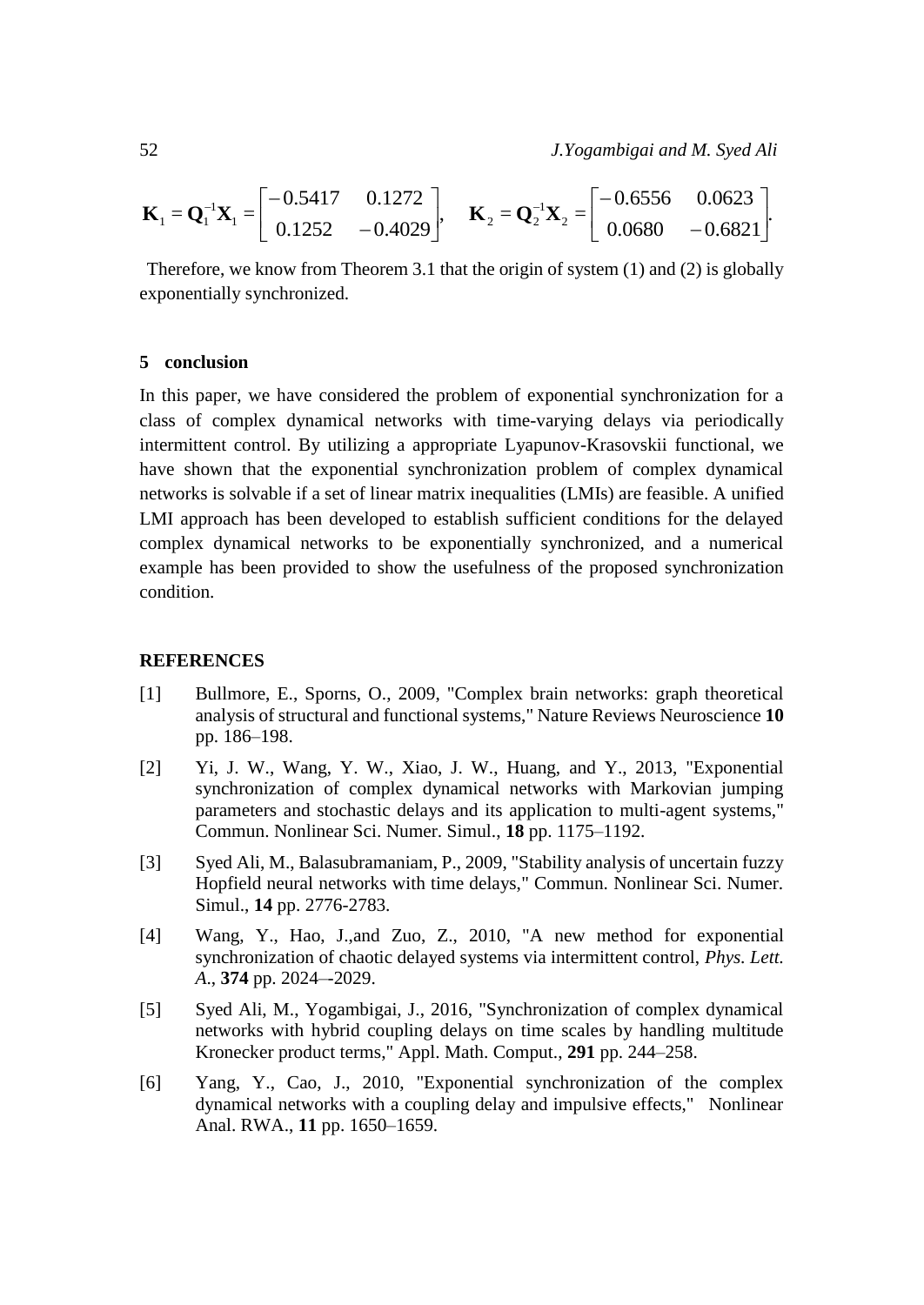- [7] Syed Ali, M., Yogambigai, and J., Cao, J., 2017, "Synchronization of master-slave Markovian switching complex dynamical networks with time-varying delays in nonlinear function via sliding mode control," Acta Math. Sci. Ser. B Engl. Ed., **37** pp. 368–384.
- [8] Hu, C., Yu, J., Jiang, H., and Teng, Z., 2010, "Exponential stabilization and synchronization of neural networks with time-varying delays via periodically intermittent control," Nonlinearity ., **23** pp. 2369–-2391.
- [9] Wang, Y. W., Yang, M., Wang, H. O., and Guan, Z. H., 2009, "Robust stabilization of complex switched networks with parametric uncertainties and delays via impulsive control," IEEE Trans. Circuits Syst. I, Reg. Papers., **56** pp. 2100–2108.
- [10] Li, N., Zhang, Y., Hu, J., and Nie, Z., 2011, "Synchronization for general complex delayed networks with sampled-data," Neurocomputing., **74**, pp. 805–811.
- [11] Gu, K., 2000, "An integral inequality in the stability problem of time-delay systems,in:Proceeding 39th IEEE Conference on Decision and control, sydney," Australia, December pp. 2805–2810.
- [12] Park, P. Y., Lee, W. I., and Lee, and S. Y., 2015, "Auxiliary function-based integral inequalities for quadratic functions and their applications to time-delay systems," J. Frankl. Ins., **35**, pp. 1378–1396.